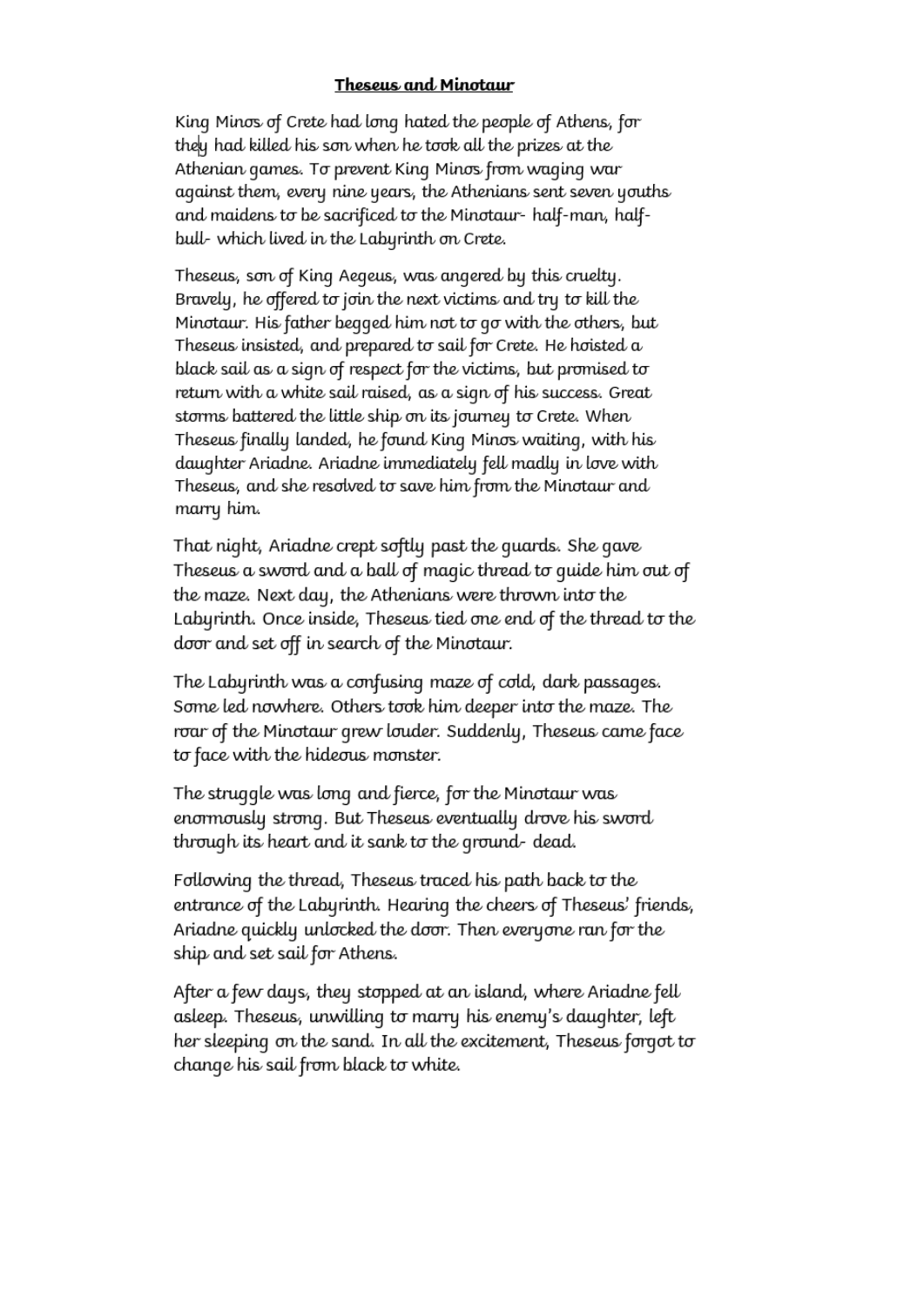Meanwhile, his father King Aegeus, watched anxiously for his ship. Sighting the black sail and thinking the worst, he cast himself on to the rocks below. As Athenian parents celebrate their children's return, Theseus mourned the death of his father. So the sad, but heroic Theseus became King of Athens and lived to win many more victories.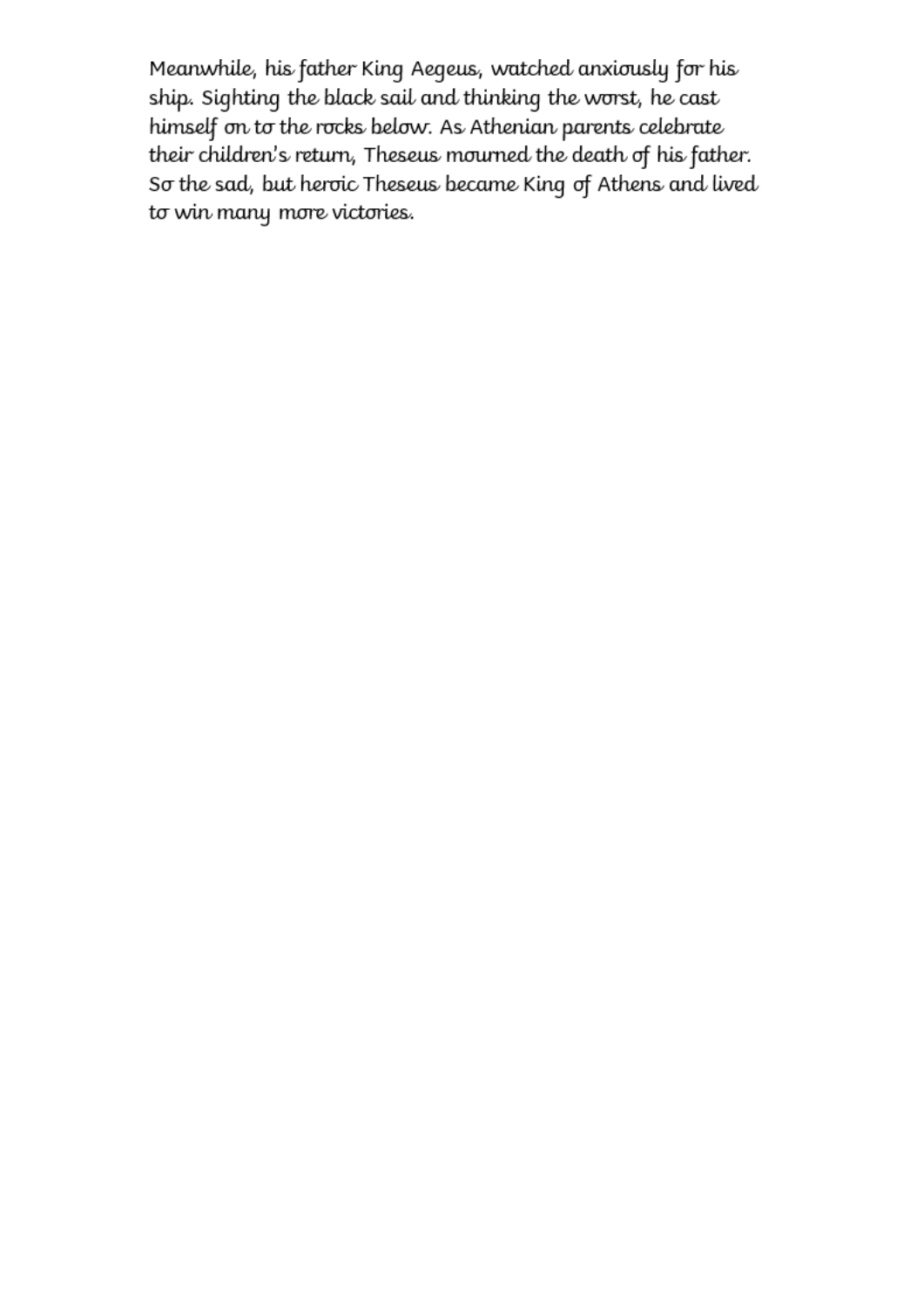## **Steps to Success**

| Lockdown work      |                       |  |  |
|--------------------|-----------------------|--|--|
| Date               | Thursday 21st January |  |  |
| Subject/s          | ERIC                  |  |  |
| Learning Objective | To understand a text. |  |  |
| $\sum_{i=1}^{n}$   |                       |  |  |

|                                                                          |                         |                                                                                                                                                                                                                                                           | <b>SA</b> | TΑ |
|--------------------------------------------------------------------------|-------------------------|-----------------------------------------------------------------------------------------------------------------------------------------------------------------------------------------------------------------------------------------------------------|-----------|----|
| Success Criteria                                                         |                         | • I can retrieve key ideas from a text.                                                                                                                                                                                                                   |           |    |
| ✓╹╞╛                                                                     |                         | · I can interpret ideas from a text.                                                                                                                                                                                                                      |           |    |
|                                                                          |                         | • I can explain the meanings of vocabulary in a text.                                                                                                                                                                                                     |           |    |
| Support                                                                  |                         | Independent<br>Group Work<br>) Support                                                                                                                                                                                                                    |           |    |
|                                                                          | Explain:<br>1.          | Look at the words below and find their definition. You could use a dictionary<br>or look the word up online. Remember to write down a definition that you<br>understand.                                                                                  |           |    |
| a)                                                                       |                         |                                                                                                                                                                                                                                                           |           |    |
| b)                                                                       |                         |                                                                                                                                                                                                                                                           |           |    |
| C)<br>d)<br>$Cast -$                                                     |                         |                                                                                                                                                                                                                                                           |           |    |
| e)                                                                       |                         |                                                                                                                                                                                                                                                           |           |    |
| Anxiously-<br>t)                                                         |                         |                                                                                                                                                                                                                                                           |           |    |
|                                                                          | Retrieve                |                                                                                                                                                                                                                                                           |           |    |
| 2. Where was King Minos from?                                            |                         |                                                                                                                                                                                                                                                           |           |    |
| Retriev                                                                  |                         | 3. Why did King Minos hate people of Athens?                                                                                                                                                                                                              |           |    |
|                                                                          |                         | 4. Who was Theseus?                                                                                                                                                                                                                                       |           |    |
| 5. What did Ariadne give to Theseus?                                     |                         |                                                                                                                                                                                                                                                           |           |    |
| 6. Find and copy the whole sentence that includes the word 'eventually'. |                         |                                                                                                                                                                                                                                                           |           |    |
|                                                                          |                         | 7. How was the Minotaur described?                                                                                                                                                                                                                        |           |    |
| 8. Why did Theseus leave Ariadne on the island?                          |                         |                                                                                                                                                                                                                                                           |           |    |
|                                                                          | <b>Interpret</b><br>10. | 9. What does 'he cast himself onto the rocks below' mean?<br>Why was Theseus angered by the cruelty of King Minos?<br>11. Think of 3 words that you could use to describe the Labyrinth.<br>12. Was it easy to defeat the Minotaur? Explain how you know. |           |    |